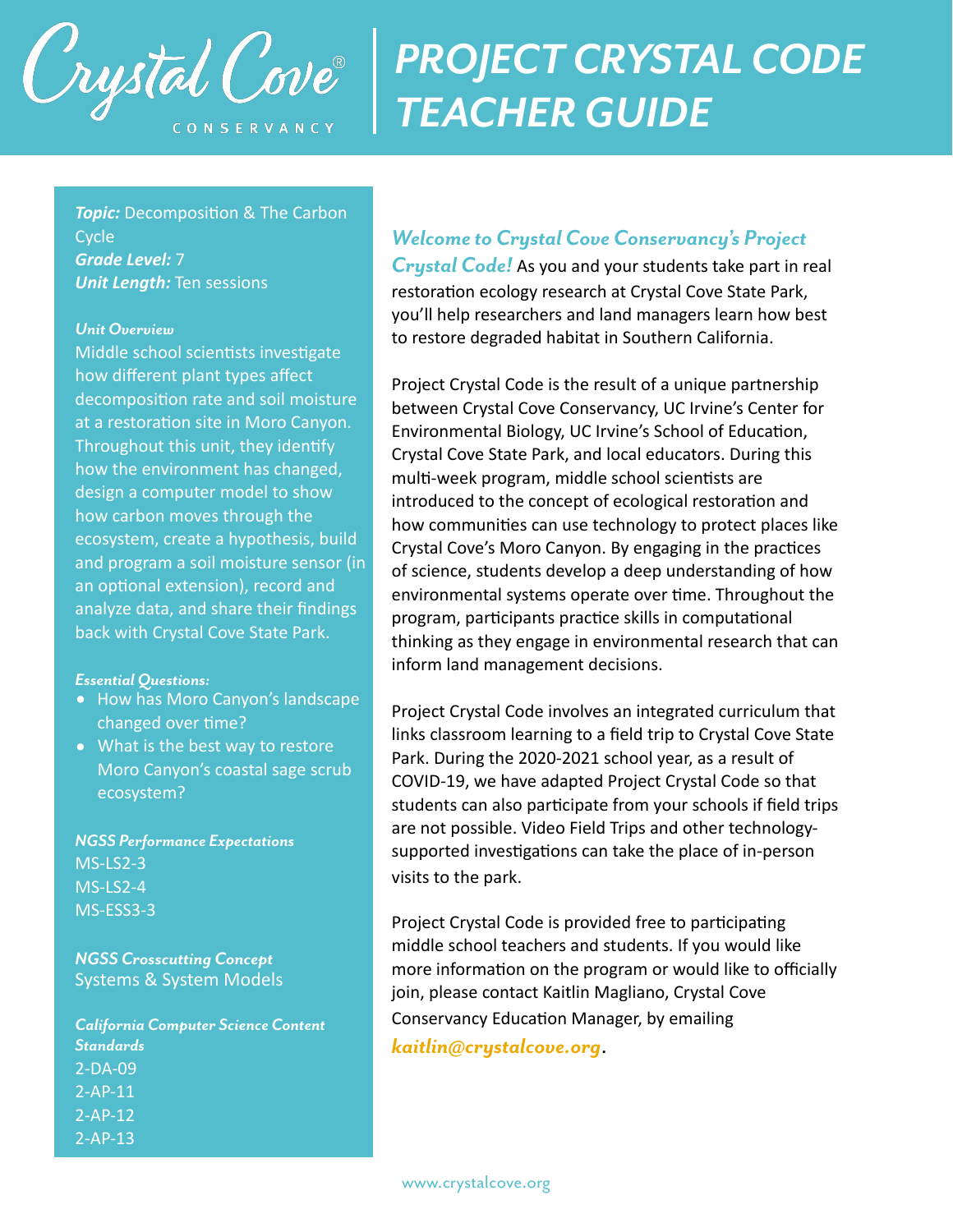

## *Land Acknowledgment*

Located on the coast in the area that is today known as Orange County, Crystal Cove State Park is located on the traditional lands and waters of the Acjachemen and Tongva tribal nations. We are deeply indebted to these tribal nations for their continuing role as the caretakers of these lands and waters and as leaders in the fight to ensure that places like Crystal Cove remain protected.

Through our collaborative work, we are together committed to uplifting the voices of everyone dedicated to protecting this important place.

## *About Crystal Cove State Park*

Located on the coast in the area that is today known as Orange County, Crystal Cove State Park is located on the traditional lands and waters of the Acjachemen and Tongva Tribal Nations.

Today, Crystal Cove State Park consists of 3.2 miles of protected coastline, 2,400 acres of backcountry in Moro Canyon, and a 1,150-acre offshore underwater park, designated as the Crystal Cove State Marine Conservation Area in 2012. The park also includes the federally-listed Historic District, which includes an enclave of forty-five vintage coastal cottages originally built as a seaside colony in the 1930s and 1940s and a Japanese language schoolhouse, which was built by Crystal Cove's Japanese American farming community in the early 1930s.

## *Who We Are*

Crystal Cove Conservancy is the nonprofit public benefit partner to Crystal Cove State Park, supporting important preservation, education, and conservation initiatives to cultivate our planet's next generation of environmental stewards ensuring that Crystal Cove, and places like it, live on for generations.

The Conservancy's unique STEM (Science, Technology, Engineering, Mathematics) education programs use community science to immerse students and the public in becoming good stewards of our environment. During our programs, students take part in real scientific investigations, working alongside researchers and land managers to investigate challenges faced by Crystal Cove State Park. Student findings inform real land management decisions, and past student data has even been included in *academic publications*, furthering our understanding of how best to protect wild places like Crystal Cove State Park.

## *For questions regarding Project Crystal curriculum, program booking, and logistics, please contact:*

Kaitlin Magliano Crystal Cove Conservancy Education Coordinator (949) 415-8493 *kaitlin@crystalcove.org*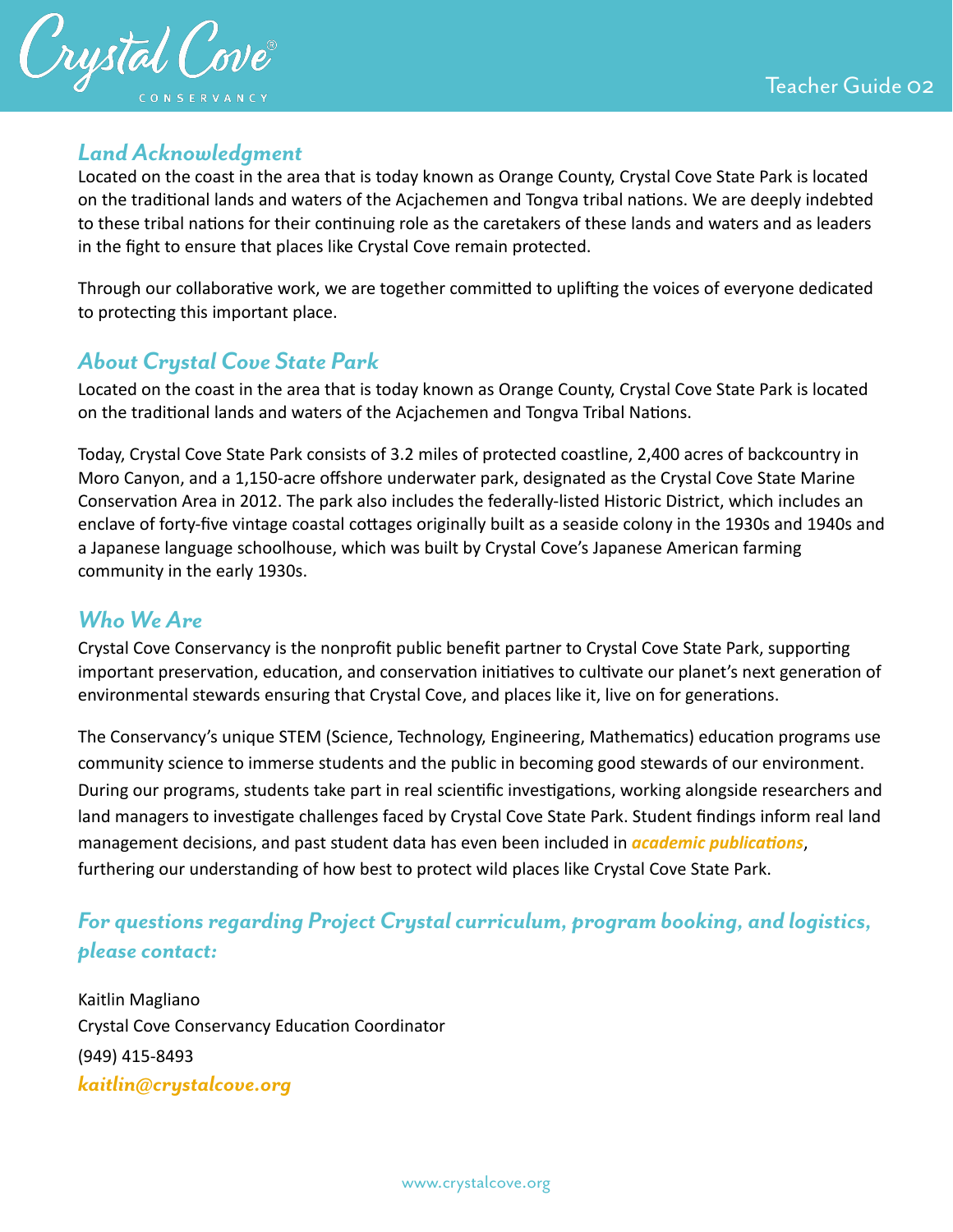

## *Our Philosophical Approach to Science Learning*

Crystal Cove Conservancy's STEM education programs are anchored in the idea of science-as-practice: that the best way to learn science is to do science. All of our programs integrate a three-dimensional approach to learning that aligns with the Next Generation Science Standards.

Our commitment to science-as-practice means that your students will really be helping to advance scientific knowledge as they participate in our STEM education programs. The research that they take part in is real, addressing real questions from scientists and land managers. Every year, we go into our program season unsure of what they'll find. Student data has even been included in scientific journal articles, like *[Dr. Kimball's article](https://crystalcove.org/crystal-cove-student-data-included-in-first-scientific-journal-article/)* that was published in *Conservation Science and Practice.* 

We also ground our work in sociocultural approaches to learning. We believe that people learn best by engaging in conversation with each other. Explaining reasoning out loud, asking questions of our peers, and responding to critique allows us to develop and test our ideas about how the world works. It also mirrors how professional scientists work by engaging in discussion and challenging ideas together.

## *Our Approach to Equity & Access*

We believe in an assets-based approach to environmental education. The environmental movement has a long history of systematically excluding Black, Indigenous, and People of Color from both the movement itself and from parks and other outdoor spaces. Through programs like Project Crystal Code, we aim to empower youth so that they know that they can make a meaningful contribution to conservation.

We also recognize that all learners are natural scientists who possess an innate curiosity about the world. When students take part in Project Crystal Code, they are not learning to do science from scratch, but are practicing and refining the scientific skills that they already possess. We want to honor the fact that all of our participants have had prior meaningful experiences with nature. Through the Explore at Home extensions, we want to offer opportunities for students to connect learning about the park to their own families, homes, neighborhoods, and communities.

We are deeply committed to improving accessibility to our programs. Videos are close-captioned, and we've provided family-oriented materials in Spanish and English. If you need a different language or other technology to make the program more accessible for your students, please let us know by contac1ng Kaitlin at *kaitlin@crystalcove.org.*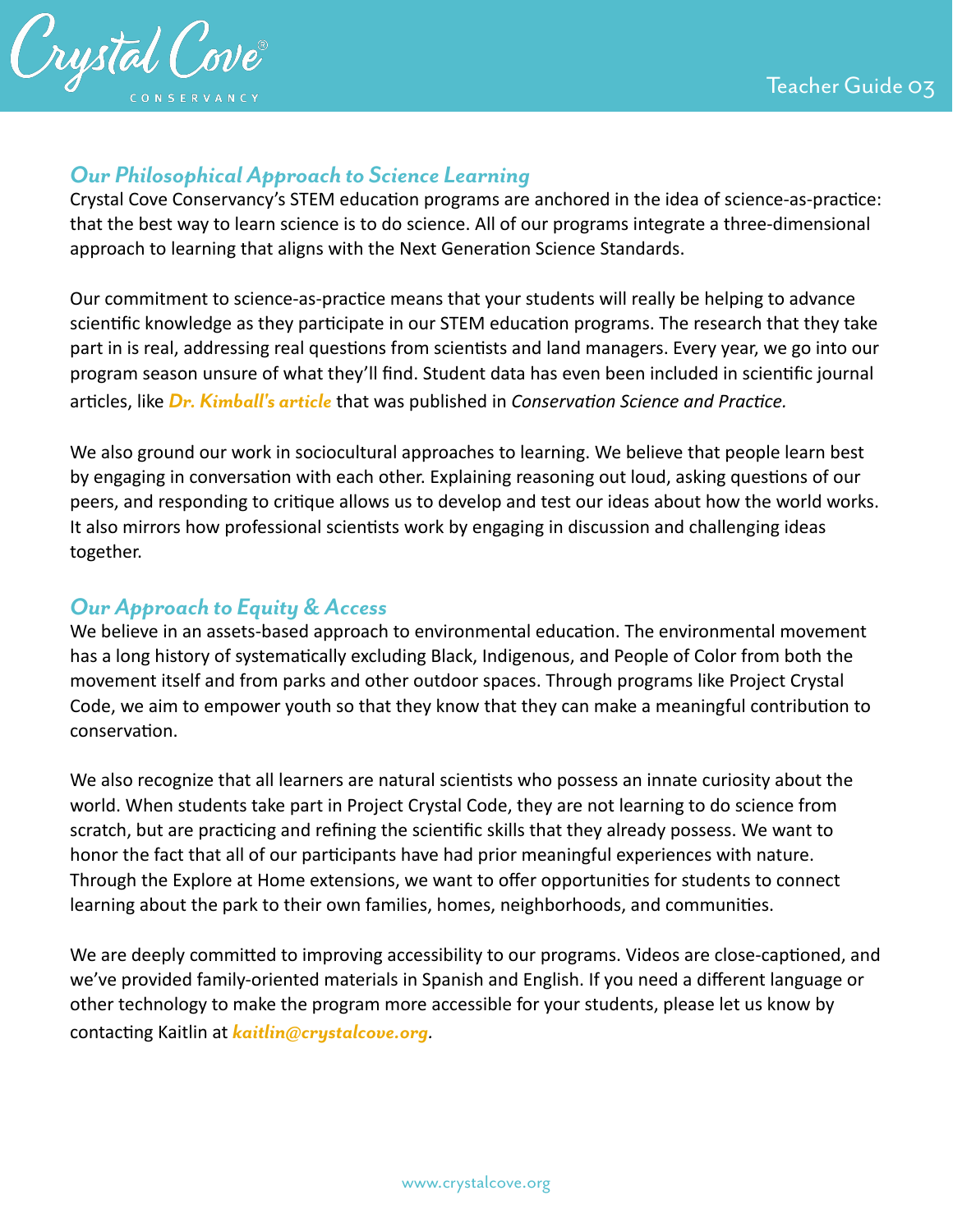

## *Introduction to the Ecological Problem*

Southern California's coastal sage scrub (CSS) plant community is an incredibly diverse ecosystem, but it has also been incredibly impacted by development and human activity. As invasive plants such as black mustard dominate its original range, CSS has also come to be threatened by drought and other pressures created by climate change. Today, only 20% of our original coastal sage scrub range remains. Land managers in Crystal Cove State Park aim to take degraded areas of the park that are dominated by black mustard, and turn them back into coastal sage scrub through ecological restoration.

Crystal Cove State Park's Moro Canyon offers an ideal laboratory to study how best to restore coastal sage scrub and help our native CSS ecosystems thrive. During the 2021-2022 school year, our project will investigate how the type of native plant species used in restoration impacts the habitat quality, including the microbial community.

In 2017, Crystal Cove State Park and the Center for Environmental Biology at UC Irvine began restoring a degraded area of the park that was dominated by black mustard back to native coastal sage scrub. As part of the restoration, they set up an experiment to determine if certain mixes of plant species would be more successful than others. To investigate this, they tested different seed mixes in different plots. Each seed mix contained seeds from native plant species with different traits. For Project Crystal Code, our study will compare three of these different treatments: plants with high water use efficiency, plants with low water use efficiency, and unrestored control plots.

To test the impacts of each of these plant types of ecosystem functioning, researchers at the Center for Environmental Biology have collected data on each of the experimental plots to determine which one yielded the most diverse plant community. Now that the seed mixes have had time to grow and establish themselves, we are also interested to know how the plant types affect decomposition and carbon cycling, as well as the amount of water in the soil.

That's where your seventh grade students can help! We need their help to decide the best types of plants to use in future restoration projects by collecting data on decomposition rates and soil moisture in high water use efficiency plots, low water use efficiency plots, and unrestored plots. For Project Crystal Code, we specifically want students to compare the high water use efficiency plants (what we'll call *water-savers*) to the low water use efficiency plants (*water-spenders*) and non-native plants in the unrestored plots. Students will investigate the decomposition rates of the different plant types, the effect of restoration on the decomposition environment, and the effect of the different treatments on soil moisture levels.

## *Driving Question*

How does the type of native plants used in restoration affect decomposition rates and soil moisture?

## *Testable Research Questions*

*Research Question (1): Leaf litter decomposition rate.* Which type of plants will decompose the quickest and which will decompose the slowest: water-saver plants, water-spender plants, or non-native plants?

*Research Question (2): Soil moisture.* Where will the soil moisture be highest, and where will it be lowest: in areas with water-saver plants, water-spender plants, or non-native plants?

*Research Question (3): Restoration effect on decomposition.* Where will leaf liber decompose the quickest and where will it decompose the slowest: in restored or unrestored areas?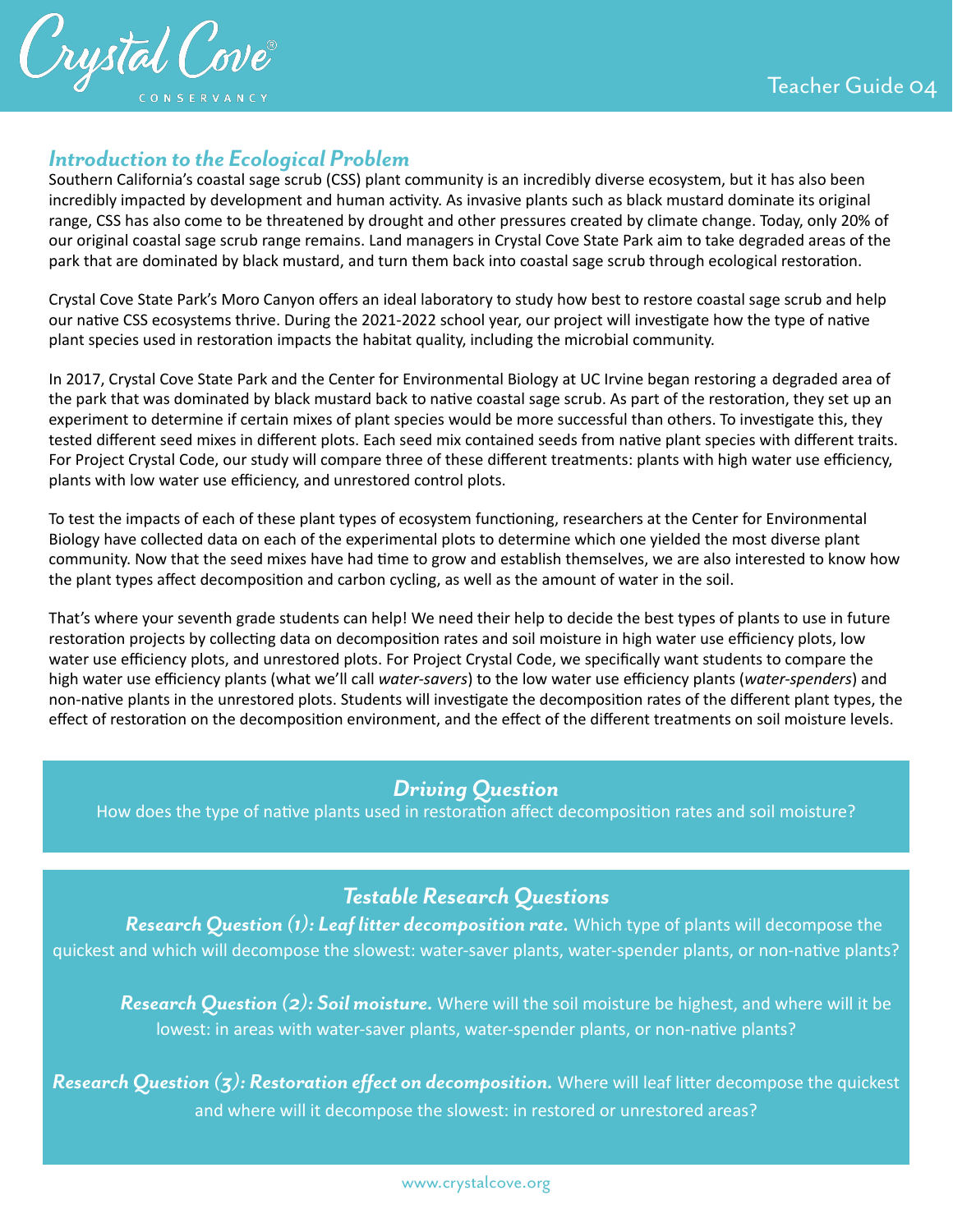

## *Learning Outcomes*

During Project Crystal Code, students will be immersed in the practices and processes of scientific research as they take part in an ecological experiment at Crystal Cove State Park. By participating in the full program, they will build a broad understanding of plant ecology, the water cycle, and how professional and community scientists can use science ideas to protect wild places like Crystal Cove State Park.

| By the end of the program, your students will be able<br>$\mathbf{to} \dots$                                                                                                   | You can assess this using                                                  |  |
|--------------------------------------------------------------------------------------------------------------------------------------------------------------------------------|----------------------------------------------------------------------------|--|
| 1. Participate productively in scientific practices and the discourse of<br>science.                                                                                           | Observations of student<br>discussions throughout the<br>program           |  |
| 2. Compare coastal sage scrub plant community landscape to a<br>degraded landscape, and reflect on what might have caused these<br>changes.                                    | Observations of student<br>discussions and field notebooks<br>in Session 1 |  |
| 3. Construct a computer model of a coastal sage scrub plant<br>community that shows conditional relationships between<br>components.                                           | Student models, created in<br>Session 3                                    |  |
| 4. Use their model to make hypotheses about the effects of<br>changing environmental conditions on the decomposition rate and<br>soil moisture in different plant communities. | Hypotheses in Session 4                                                    |  |
| 5. Reflect on why scientists must test their models by designing an<br>experiment and collecting data.                                                                         | Observations of student<br>discussions and field notebooks<br>in Session 4 |  |
| 6. Use ideas about electronics and circuits to design a soil moisture<br>sensor.                                                                                               | Soil moisture sensor schematics<br>submitted in Session 7                  |  |
| 7. Use ideas about variables and conditional relationships to create<br>block-based code for a soil moisture sensor.                                                           | Soil moisture sensor code<br>submitted in Session 7                        |  |
| 8. Represent their data in different types of graphs.                                                                                                                          | Graphs in Session 9 and final<br>presentations in Session 10               |  |
| 9. Construct evidence-based explanations about the effects of using<br>different plant types on soil moisture and decomposition.                                               | Graphs in Session 9 and final<br>presentations in Session 10               |  |
| 10. Communicate findings of the investigation with their teachers,<br>parents, and environmental researchers using appropriate<br>representations of data.                     | Final presentations in Session 10                                          |  |
| 11. Reflect on how individual communities can use science ideas to<br>protect places like Crystal Cove State Park.                                                             | Field notebooks in session 10                                              |  |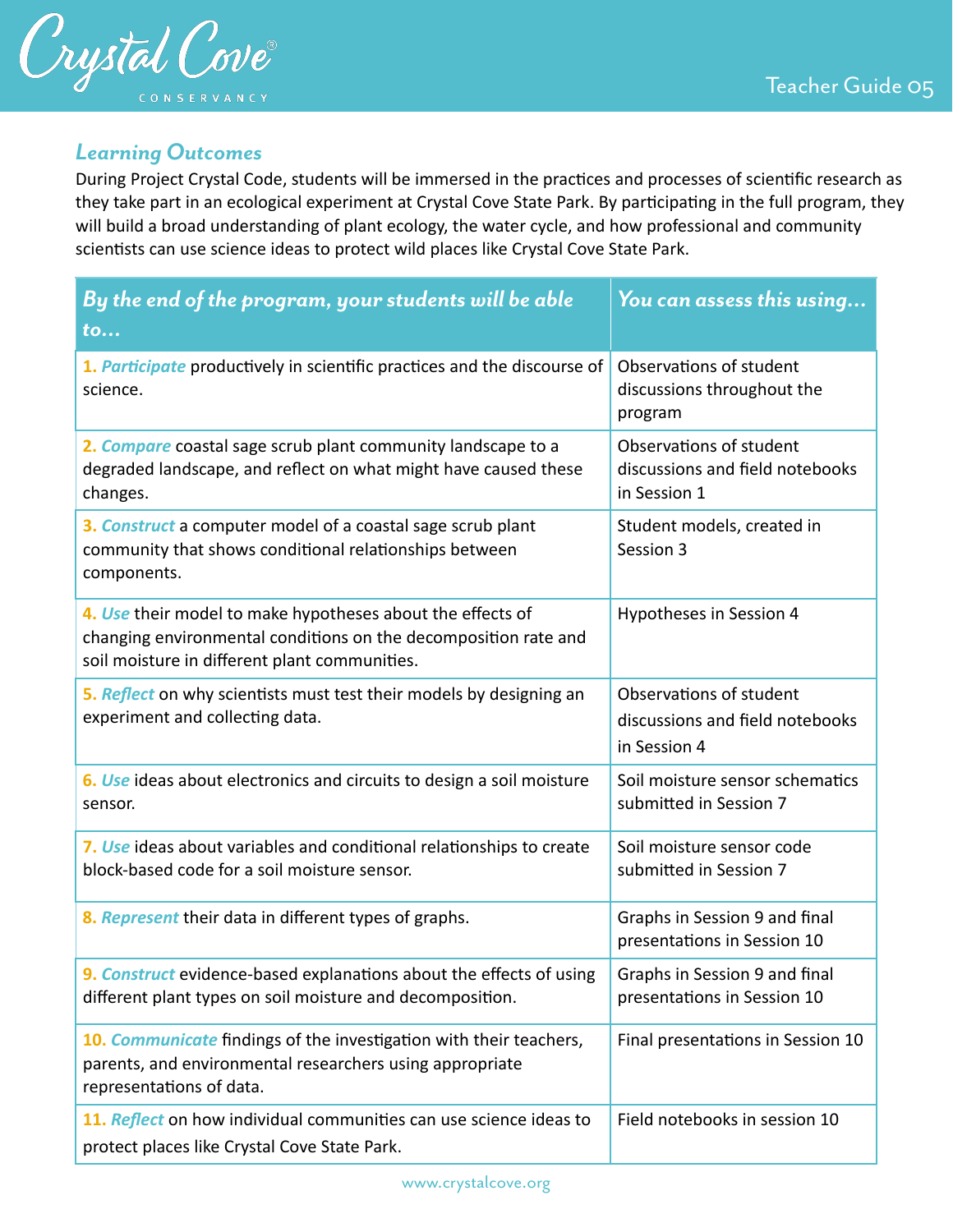

## *Next Generation Science Standards Alignment*

The Project Crystal program is aligned with the three-dimensional approach of the Next Generation Science Standards. As students engage in community science research that focuses on a specific disciplinary core idea, they utilize science practices to plan and carry out investigations. Our programs frame science investigation through the crosscutting concept lens of Systems & Systems Models, challenging students to think about the visible and invisible interactions that affect environmental systems at Crystal Cove State Park.

By taking part in the six modules, students will be able to demonstrate understanding in the following areas:

#### *Performance Expectations*

- *MS-LS2-3:* Develop a model to describe the cycling of matter and flow of energy among living and nonliving parts of an ecosystem.
- *MS-LS2-4:* Construct an argument supported by empirical evidence that changes to physical or biological components of an ecosystem affect populations.
- *MS-ESS3-3:* Apply scientific principles to design a method for monitoring and minimizing a human impact on the environment.

#### *Science Practices*

**1.** Asking questions

- *2.* Developing and using models
- **3.** Planning and carrying out investigations
- 4. Analyzing and interpreting data
- **5.** Using mathematics and computational thinking
- **6.** Constructing explanations
- *7.* Engaging in argument from evidence
- **8.** Obtaining, evaluating, and communicating information

#### *Crosscutting Concept*

• Systems and System Models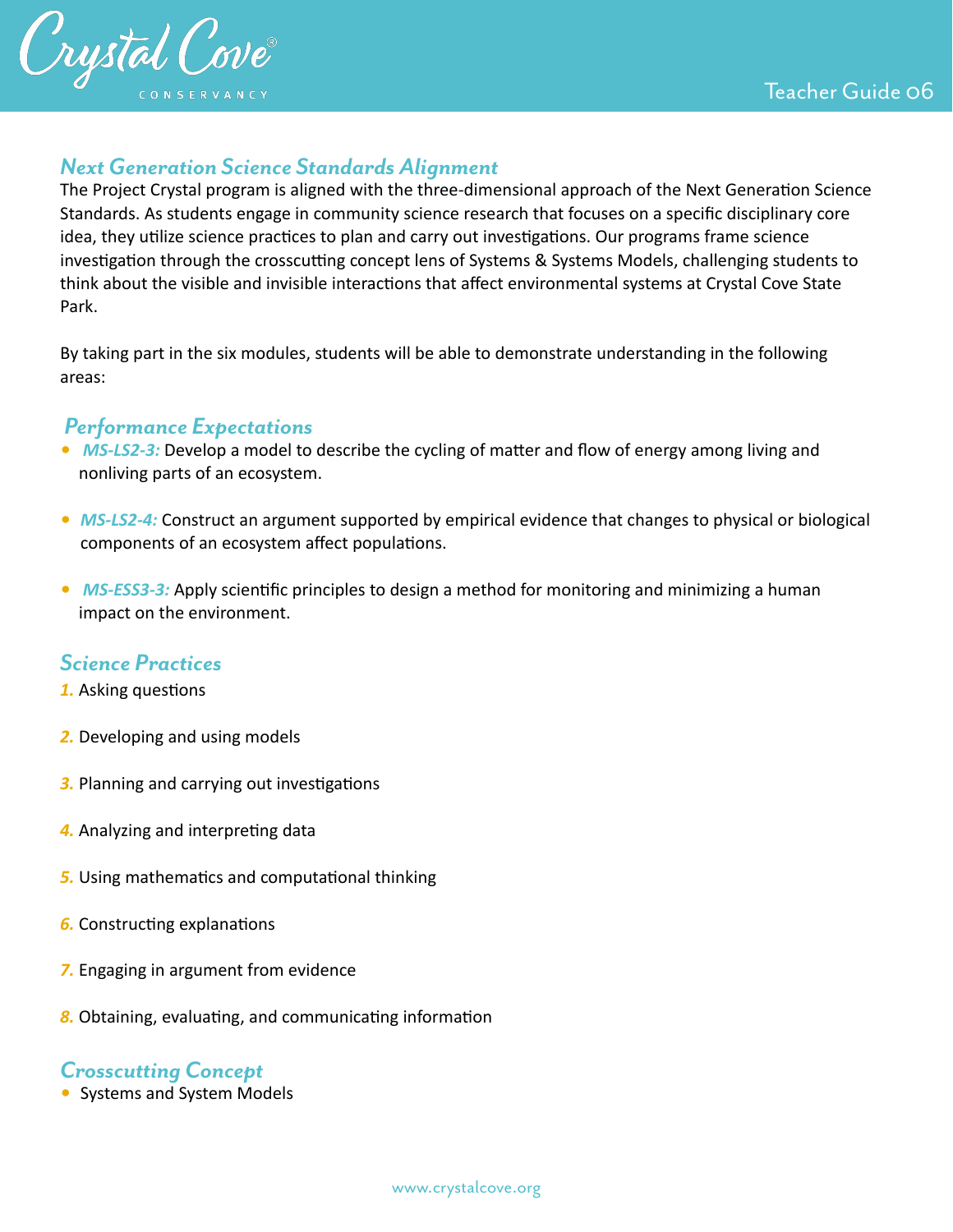

## *Computer Science Content Standards Links*

One of the unique facets of the Project Crystal Code program is its integration of computational thinking. Throughout the program, students use conditional statements and variables as they build a computer model, explore block-based coding, and build and code an environmental sensor to measure soil moisture.

When our partner UC Irvine learning scientists assessed Project Crystal Code in the past, they found that the inclusion of these computational thinking pieces helped to shape how students talk about interactions within the Moro Canyon ecosystem. Ultimately, students who participated in the full program (including all of the computational thinking elements) developed a better understanding of the environmental system as a whole. Although these aspects may seem different than a typical science program, we highly encourage you to include them in your classroom.

By taking part in the full program, students will be able to demonstrate understanding in the following areas under California's Computer Science Content Standards:

#### *Data and Analysis*

• 2-DA-09: Refine computational models based on data that students have generated.

## *Algorithm and Programming*

- 2-AP-11: Create clearly named variables that represent different data types and perform operations on their values.
- 2-AP-12: Design and iteratively develop programs that combine control structures, including nested loops and compound conditionals.
- 2-AP-13: Decompose problems and subproblems into parks to facilitate the design, implementation, and review of programs.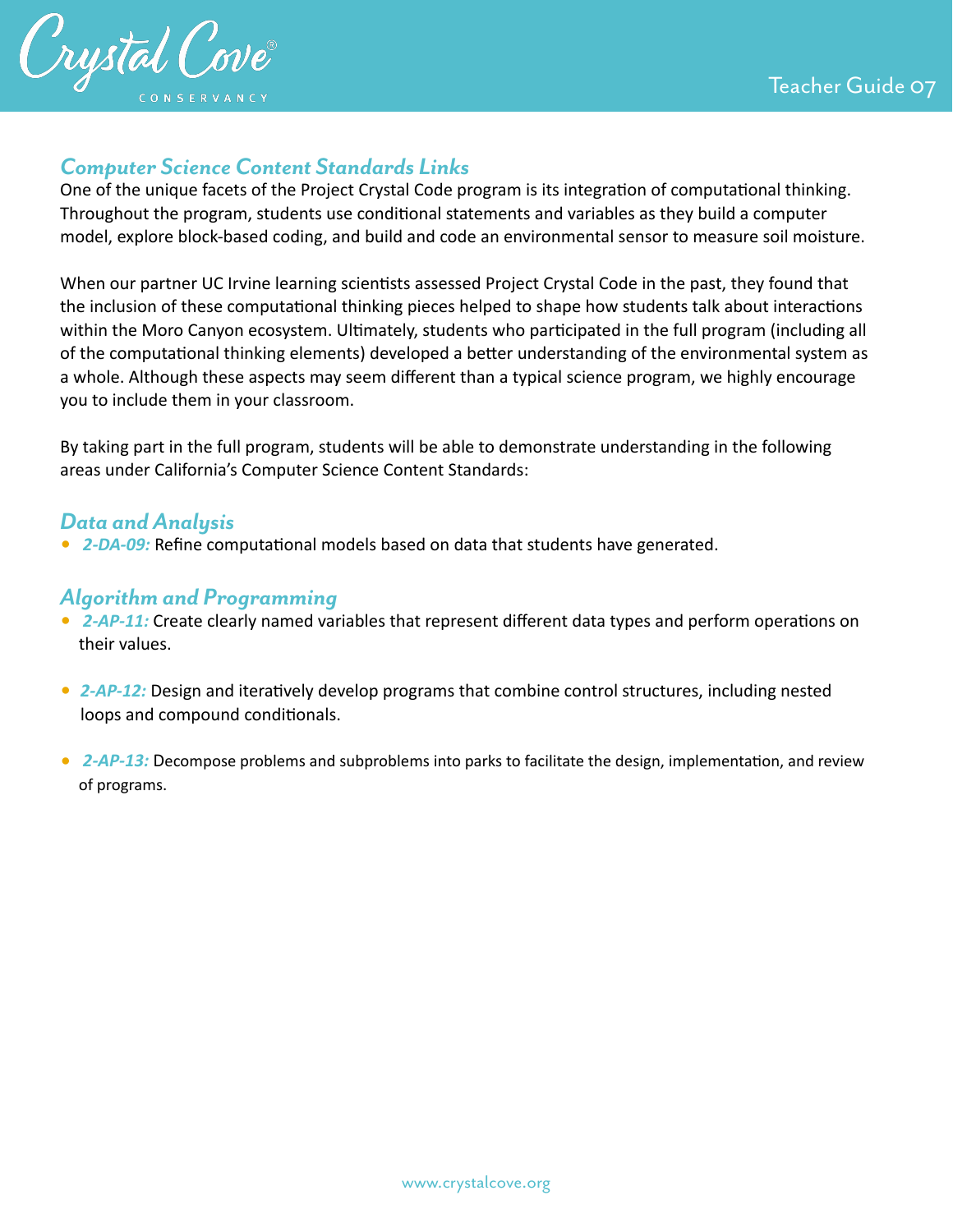

#### *Session Overview*

Project Crystal Code is divided into 10 connected sessions. Each session runs between 45-60 minutes each.

| Session                                                                       | <i><b>Overview</b></i>                                                                                                                                                                                                                                                                                | Length                              |
|-------------------------------------------------------------------------------|-------------------------------------------------------------------------------------------------------------------------------------------------------------------------------------------------------------------------------------------------------------------------------------------------------|-------------------------------------|
| <b>Welcome to Moro</b><br>Canyon!                                             | In this initial session, students are introduced to the Project Crystal Code program. After<br>learning about the project, they are divided into research teams and start their field<br>notebooks. They then take a virtual hike through Moro Canyon to explore its coastal sage<br>scrub ecosystem. | 45-60 minutes                       |
| <b>Asking Questions</b>                                                       | Student research teams meet Kristin Barbour, the UC Irvine graduate student that they<br>will be working with through the program, and are introduced to this year's experiment<br>involving decomposition.                                                                                           | 45-60 minutes                       |
| Designing a<br><b>Model</b>                                                   | Research teams create a model that shows how different factors and processes might<br>impact the decomposition rates in The Bowl Experiment in Crystal Cove State Park's<br>Moro Canyon.                                                                                                              | Two sessions<br>of 45-60<br>minutes |
| 4<br>Making a<br><b>Hypothesis</b>                                            | Students use their models to make a hypothesis, determine what evidence they need to<br>collect, and design an experiment to answer their research questions.                                                                                                                                         | 45-60 minutes                       |
| 5<br><b>Building Circuits</b><br>(optional)                                   | Students are introduced to the idea of building a soil moisture sensor to collect data.<br>They take part in an online simulation to explore how circuits work, and then apply their<br>understanding of circuits to design a schematic for a soil moisture sensor.                                   | 45-60 minutes                       |
| 6<br><b>Learning to Code</b><br>(optional)                                    | Students are introduced to block-based coding on the MakeCode website. As they begin<br>learning to code, they develop the skills they'll need to code a soil moisture meter.                                                                                                                         | Two sessions<br>of 45-60<br>minutes |
| <b>Building &amp;</b><br>Coding a Soil<br><b>Moisture Meter</b><br>(optional) | Students synthesize what they've learned so far as they finalize their schematic and<br>create blockcode for a soil moisture meter.                                                                                                                                                                   | 45-60 minutes                       |
| 8<br><b>Collecting Data</b>                                                   | Students help record data as they explore the Project Crystal Code research site virtually.                                                                                                                                                                                                           | 45-60 minutes                       |
| 9<br><b>Analyzing Data</b>                                                    | As student research teams analyze their data, they create graphs, and validate their<br>models.                                                                                                                                                                                                       | 45-60 minutes                       |
| 10<br><b>Sharing Our</b><br><b>Findings</b><br>(optional)                     | Student research teams develop a recommendation to share with Crystal Cove State<br>Park, and then design a presentation to share their findings.                                                                                                                                                     | Two sessions<br>of 45-60<br>minutes |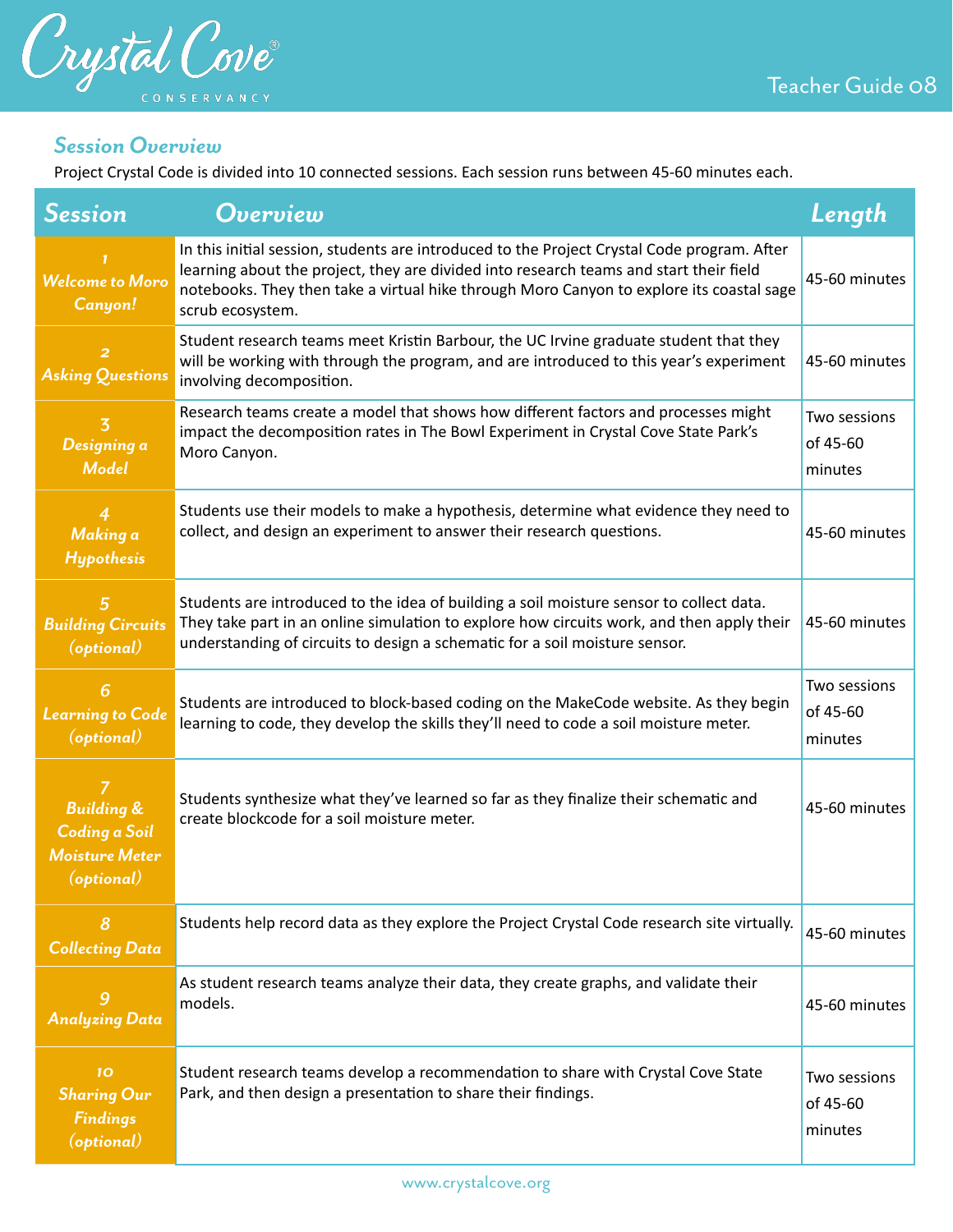



#### *Basic Session Structure*

Each session within Project Crystal Code is broken down into four sections. These sections align with the five elements of the BSCS 5E Instructional Model (although we use slightly different names).



#### *Student Assessments*

Crystal Cove Conservancy has pre- and post-assessments to help us evaluate the program's effectiveness, measure its impact on students, and report back on student learning outcome to our funders.

Before you start the Project Crystal Code program, please ask students to complete the pre-program assessment. After completing your last session of the program, please have them fill out the postprogram assessment. You can assure students that their responses to these two assessments will not be graded or scored -- they're simply to help us assess the program itself.

*[Student Pre-Program Assessment](https://docs.google.com/forms/d/e/1FAIpQLSdFFbLzK_UuPmqcrlBacx4_T4uocPl8r5dVA_H1IhPtT4TNJg/viewform?usp=send_form)  [Student Post-Program Assessment](https://docs.google.com/forms/d/e/1FAIpQLSekQeAhCSa7lXFkL8jG3IDZ1GsEmX5jM4er7kVn-AXZudhxow/viewform)*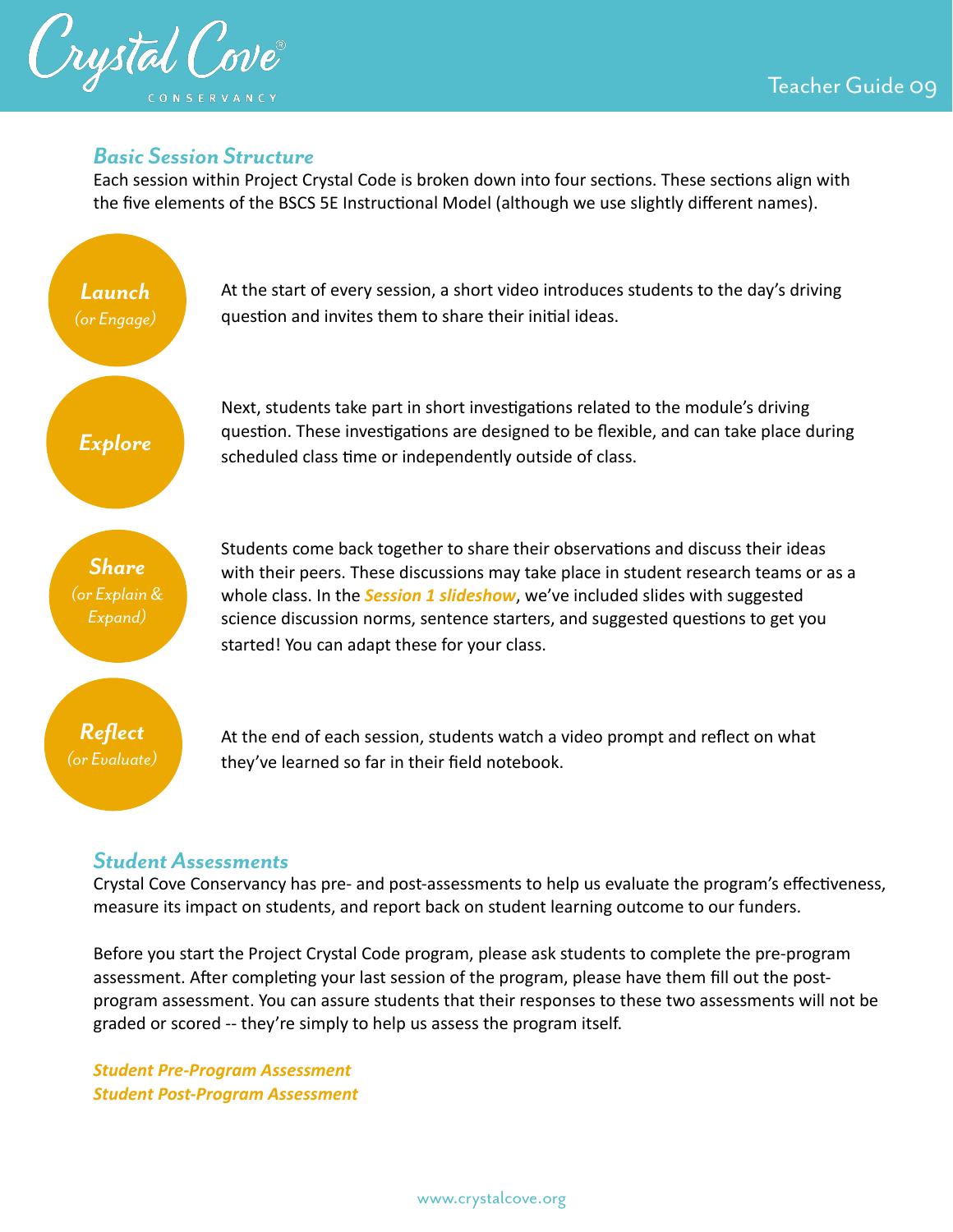

#### *Technological Platforms*

Throughout Project Crystal Code, we use a few different technological platforms to support student learning.

## *Sharing Information*

Most of the program's presentations are hosted on **Google Slides**, with videos embedded from our *Crystal Cove Conservancy Education Youtube* account. Due to school permissions, you will likely need to make a copy of each Google Slides presentation on your school Google account so that students can access it.

*Exploring Places Virtually*

*Thinglink* is an easy-to-use platform that allows organizations to create interactive photo maps that users can click on and explore -- including 360-degree photos. During Project Crystal Code, students will use Thinglink *to take a virtual hike* through Moro Canyon in *Session 1*. They can then visit another Thinglink later in *Session 8* if you are not able to complete in-person field trips to virtually collect data. (You will not need to know how to use it, other than demonstrating how to access virtual explorations and click through it!)

*Creating Models*

You can choose between two different options for students to use when they create a model in **Session 3. The Session 3** lesson guide has more specific information on the advantages and disadvantages of the two platforms.

- *Padlet* is a collaboration platform similar to an online bulletin board, which will let multiple students collaborate and build a model at the same time. Free accounts (which students can sign up for) can create up to three Padlet boards. Pro accounts, which let a user create unlimited boards, start at \$8/month. If you don't have access to Padlet but prefer a collaborative option for modeling, you might consider using **[Google Jamboard](https://edu.google.com/products/jamboard/)** or another *online collaborative whiteboard* instead.
- *[SageModeler](https://sagemodeler.concord.org)* is a free, online modeling tool that can be used to build computer simulations of systems. Although it is challenging to collaborate on SageModeler because only one person can manipulate the model, this platform will also allow students to easily define computational relationships between different factors in their models and simulate how environmental change will affect them.

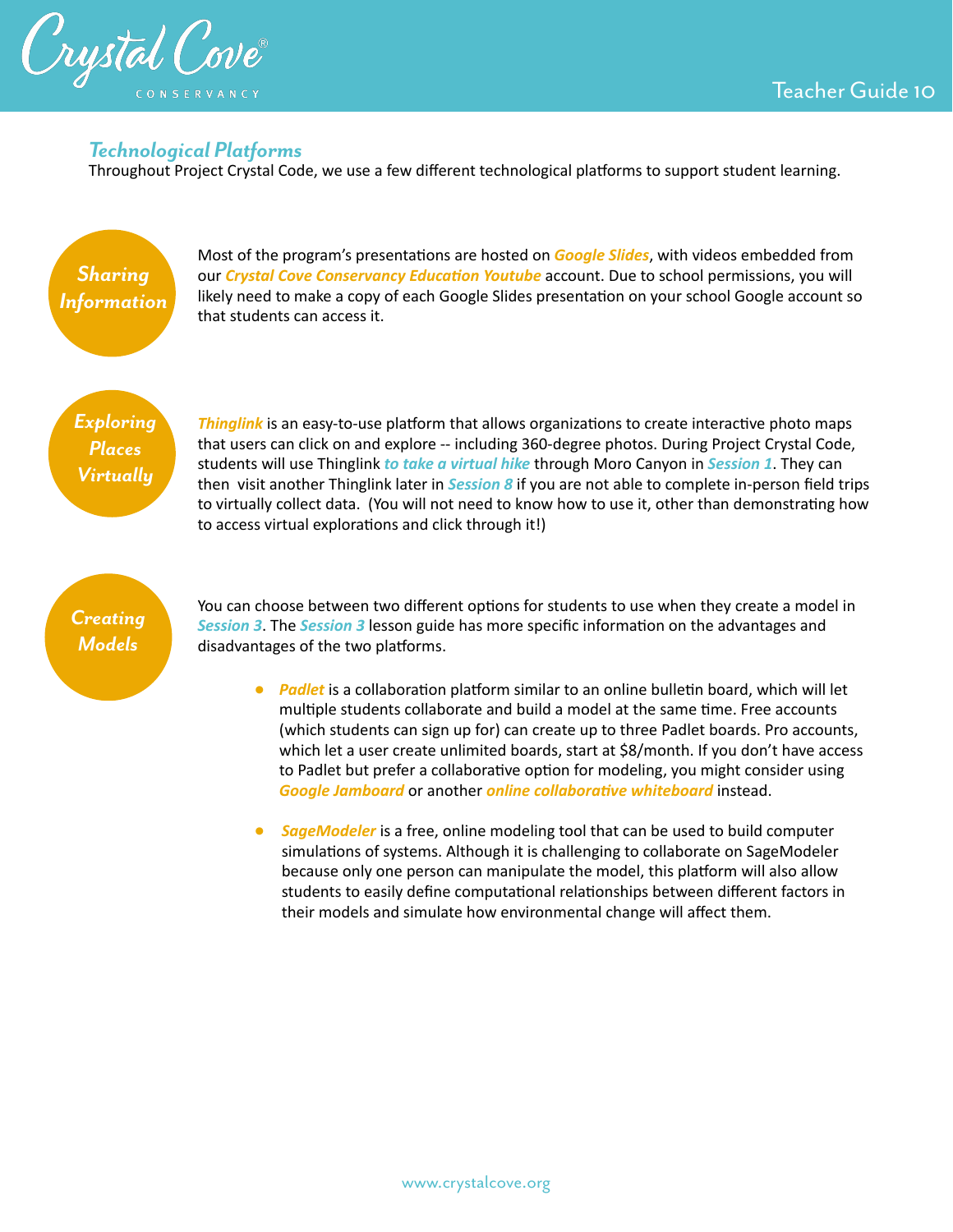

*Building and Coding Sensors* During *Sessions 5-7*, students learn to build and code an electronic sensor to measure soil moisture data. This is an optional part of the program.

• *[Micro:bit](https://microbit.org)* is a type of micro-computer similar to an Arduino or Raspberry Pi, which was built specifically for education by the British Broadcasting Corporation and Microsoft. It uses a block-based coding system, which can be accessed for free on *[MicrosoT's MakeCode website](https://microbit.org/code/)*.

Micro:bit kits cost about \$20 each, but students can practice writing code online without one. If you are interested in including the micro:bit lessons in your classroom, Crystal Cove Conservancy also has classroom sets of micro:bits that are available for loan. Please contact *[kaitlin@crystalcove.org](mailto:kaitlin@crystalcove.org)* with any questions!

**PhET Circuit Construction Kit** In *Session 5*, students also explore how to apply ideas about circuits to build a soil moisture sensor. For virtual learning, we recommend using the interactive circuit simulation from **[PhET](https://phet.colorado.edu)**, which allows students to experiment with connecting wires and batteries to build circuits. This simulation is available for free on PhFT's website.

*Analyzing Data*

You can choose between two different options for students to use when they analyze data in *Session 9*. Again, the *Session 9* lesson guide has more specific information on the advantages and disadvantages of the two types of platforms.

- *SageModeler* has the ability to create graphs and display data using visualizations that are deliberately designed to help students think about data distribution and outliers. This can help students to build a conceptual understanding of ideas like statistical significance. It is also easy to use, which makes it ideal for younger students. However, it is challenging to collaborate on SageModeler because only one person at a time can manipulate it, and it is not a platform that would be used by practicing researchers.
- **Google Sheets** is a more traditional data analysis platform that is very similar to Microsoft Excel. It allows students greater freedom in creating graphs and performing calculations, and it can also be accessed collaboratively, with multiple students working on the same document in real time. However, using Google Sheets requires students to be more attentive to the step-by-step process involved in creating graphs and performing calculations, which can detract from conceptual understanding.

If you prefer another platform that serves a similar purpose, please feel free to substitute it in. If you or your students have any trouble accessing the slideshows or videos, please contact Kaitlin at *[kaitlin@crystalcove.org](mailto:kaitlin@crystalcove.org)*!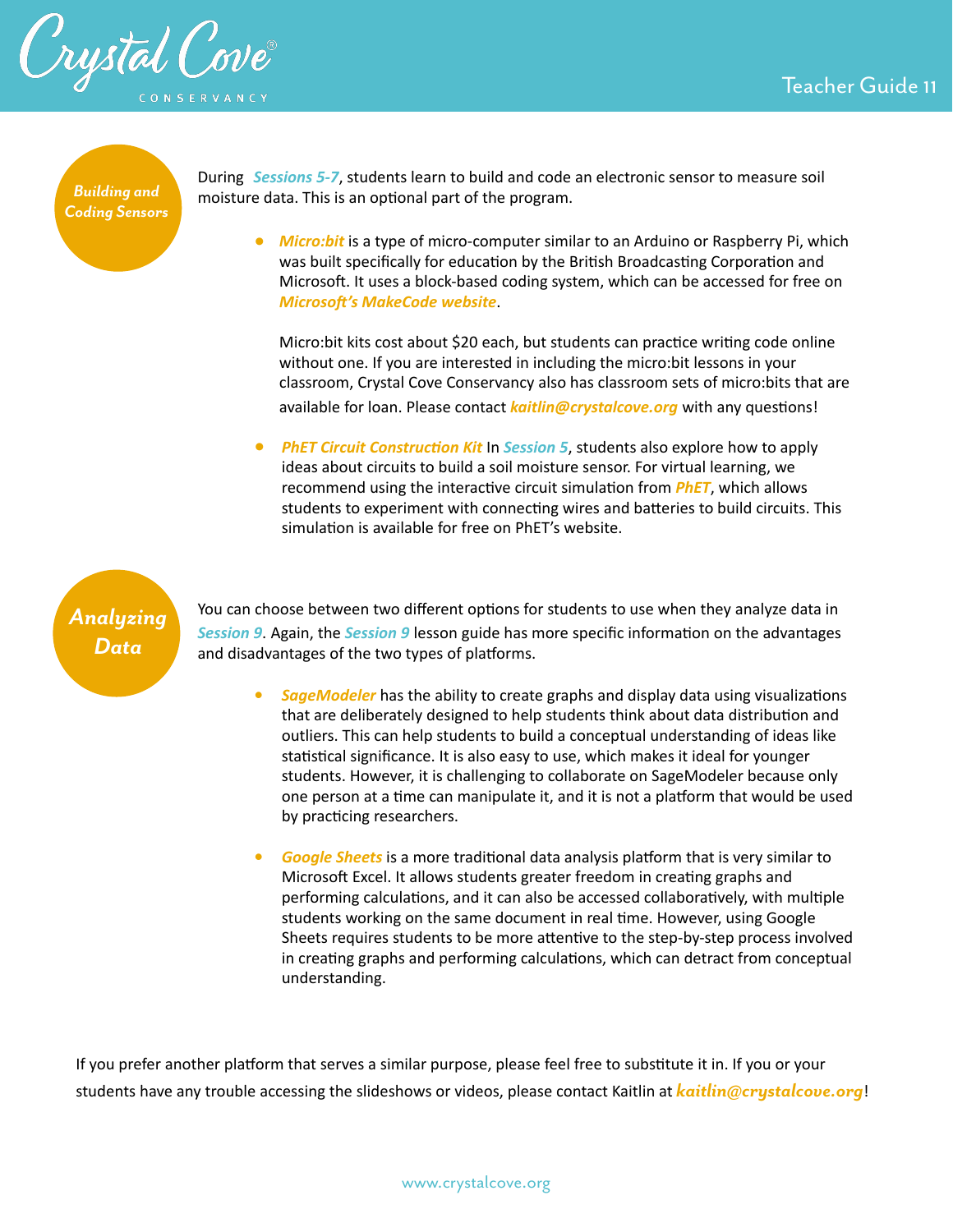

## *Decisions to Make*

Before beginning Project Crystal Code, it will be helpful to think through how you want to integrate and support a few key aspects of the program. Below, you'll find more information on four key decisions that you may want to make.

#### **Supporting Collaboration**

We often learn science best by engaging in discussions and collaboration, but COVID-19 restrictions and time limitations make it challenging to support collaboration. As a result, it's worth thinking ahead about ways that you can intentionally support student collaboration.

We recommend dividing students into research teams early in Session 1. Students will continue to work in these same teams throughout the program. If you are teaching in a fully online or hybrid environment, you might consider dividing into small discussion groups on Zoom or giving students options to meet in their research teams independently.

#### **Integrating Field Notebooks**

Throughout Project Crystal Code, students are encouraged to use field notebooks to make observations, respond to questions, and reflect on their own thinking. This is intended as a teaching tool to support metacognition. Before beginning the program, we recommend thinking through the logistics of the field notebooks.

- **•** *What kind of journal do you want students to use?* If you want to give students an opportunity to get off of their computers, you may ask them to use a physical field notebook, like a notebook, notepad, or paper stapled together. Individual Google Docs work for a digital option, which may be easier to review and assess.
- How much scaffolding do you want to give students? There is benefit to letting students use a freeform notebook, since it will force them to think through how to structure their thinking. However, some students may need more support which can come from pre-designed pages. If you would like to provide students with more scaffolding, we have provided scaffolded field notebook pages for each lesson.
- **•** *How will you assess the science journals?* Consider whether you want to collect the physical field notebooks, or if it's better to ask students to share photos of their entries so that you can assess their learning.